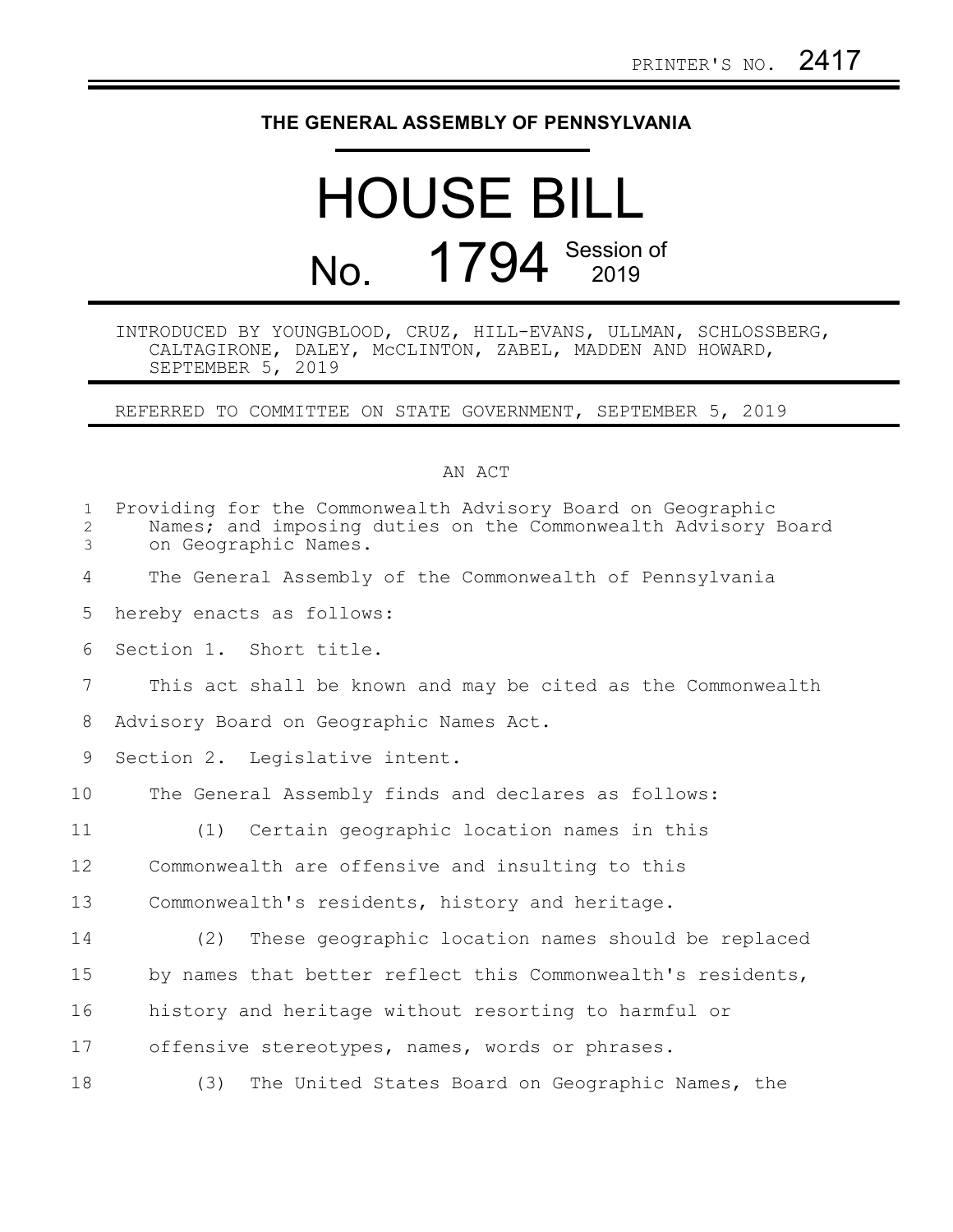Federal agency which determines official geographic location name changes, is a reactive body and does not initiate name proposals, only accepting proposals from Federal, State, local and tribal agencies, as well as from local organizations and private citizens. 1 2 3 4 5

(4) The process by which the Federal Government follows to make official changes to geographic location names is burdensome, complicated and lengthy. 6 7 8

(5) The establishment of the Commonwealth Advisory Board on Geographic Names to address certain geographic location names in this Commonwealth will be beneficial in identifying offensive and insulting geographic location names and assisting the Commonwealth and local governments, as well as local organizations and private citizens, in the burdensome process of proposing changes to geographic location names in this Commonwealth. 9 10 11 12 13 14 15 16

Section 3. Definitions. 17

The following words and phrases when used in this act shall have the meanings given to them in this section unless the context clearly indicates otherwise: 18 19 20

"Board." The Commonwealth Advisory Board on Geographic Names. 21 22

"Department." The Department of Conservation and Natural Resources of the Commonwealth. 23 24

Section 4. Commonwealth Advisory Board on Geographic Names. (a) Establishment.--The Commonwealth Advisory Board on Geographic Names is established within the department. 25 26 27

(b) Powers and duties.--The board shall have the following powers and duties: 28 29

(1) Facilitate discussion among its membership to 20190HB1794PN2417 - 2 -30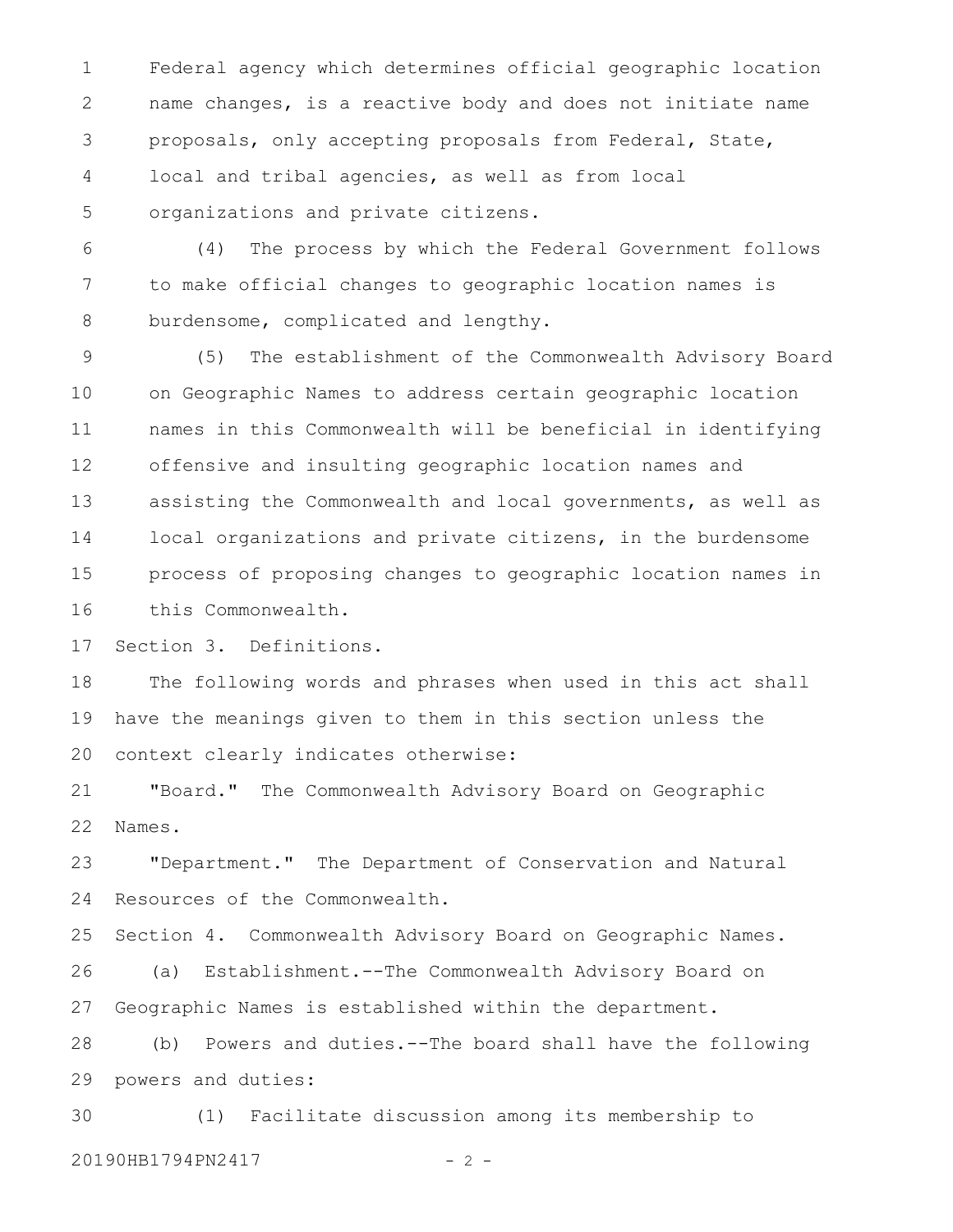consider issues related to geographic location names. (2) Make recommendations to the appropriate Federal, State and local agencies. (3) Assist the Commonwealth and local governments, including local organizations and private citizens, in the process of proposing changes to geographic location names. (c) Members.--The board shall be composed of the following members: (1) The secretary of the department or the secretary's designee. (2) The Secretary of Environmental Protection or the secretary's designee. (3) The Secretary of Transportation or the secretary's designee. (4) One member of the Senate appointed by the President pro tempore of the Senate. (5) One member of the Senate appointed by the Majority Leader of the Senate. (6) One member of the Senate appointed by the Minority Leader of the Senate. (7) One member of the House of Representatives appointed by the Speaker of the House of Representatives. (8) One member of the House of Representatives appointed by the Majority Leader of the House of Representatives. (9) One member of the House of Representatives appointed by the Minority Leader of the House of Representatives. (10) A representative from the Historical Society of Pennsylvania, appointed by the Governor. (11) A representative from the Pennsylvania State Archives, appointed by the Governor. 1 2 3 4 5 6 7 8 9 10 11 12 13 14 15 16 17 18 19 20 21 22 23 24 25 26 27 28 29 30

20190HB1794PN2417 - 3 -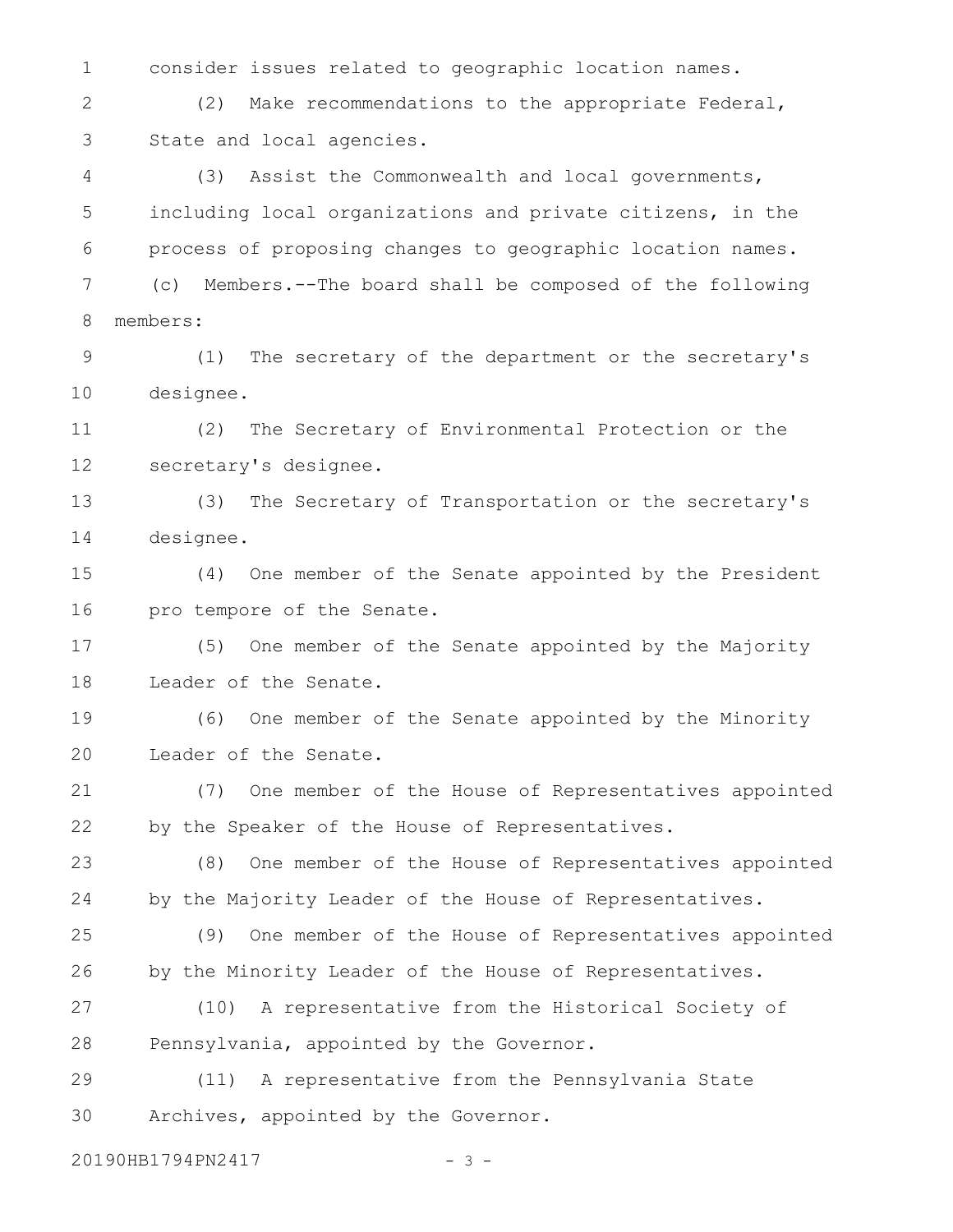(d) Chairs.--The board shall elect a chair and vice chair from among its membership. 1 2

(e) Term.--Except members under subsection  $(c)$   $(1)$ ,  $(2)$ ,  $(3)$ , all members of the board shall serve a term of three years and may serve on the board until a successor is appointed. 3 4 5

(f) Compensation.--Members of the board shall receive no compensation for service on the board but shall be reimbursed for expenses incurred in the performance of their duties under this act. 6 7 8 9

(g) Staff support.--The department shall provide staff support to the board. 10 11

Section 5. Duties of board. 12

The board shall do all of the following: 13

(1) Meet at least once a year to consider issues related to geographic location names and make recommendations to the appropriate Federal, State and local agencies for proposed geographic location name changes. 14 15 16 17

(2) Develop a process to assist the Commonwealth and local governments, including local organizations and private citizens of this Commonwealth, in the process of proposing changes to a geographic location name. 18 19 20 21

(3) Develop educational materials and outreach opportunities for the department to make available regarding the purpose and mission of the board. 22 23 24

(4) Issue an annual report detailing recommendations or actions made by the board. The annual report shall be submitted to the chair and minority chair of the State Government Committee of the Senate and the chair and minority chair of the State Government Committee of the House of Representatives by December 1, 2019, and by December 1 of 25 26 27 28 29 30

20190HB1794PN2417 - 4 -